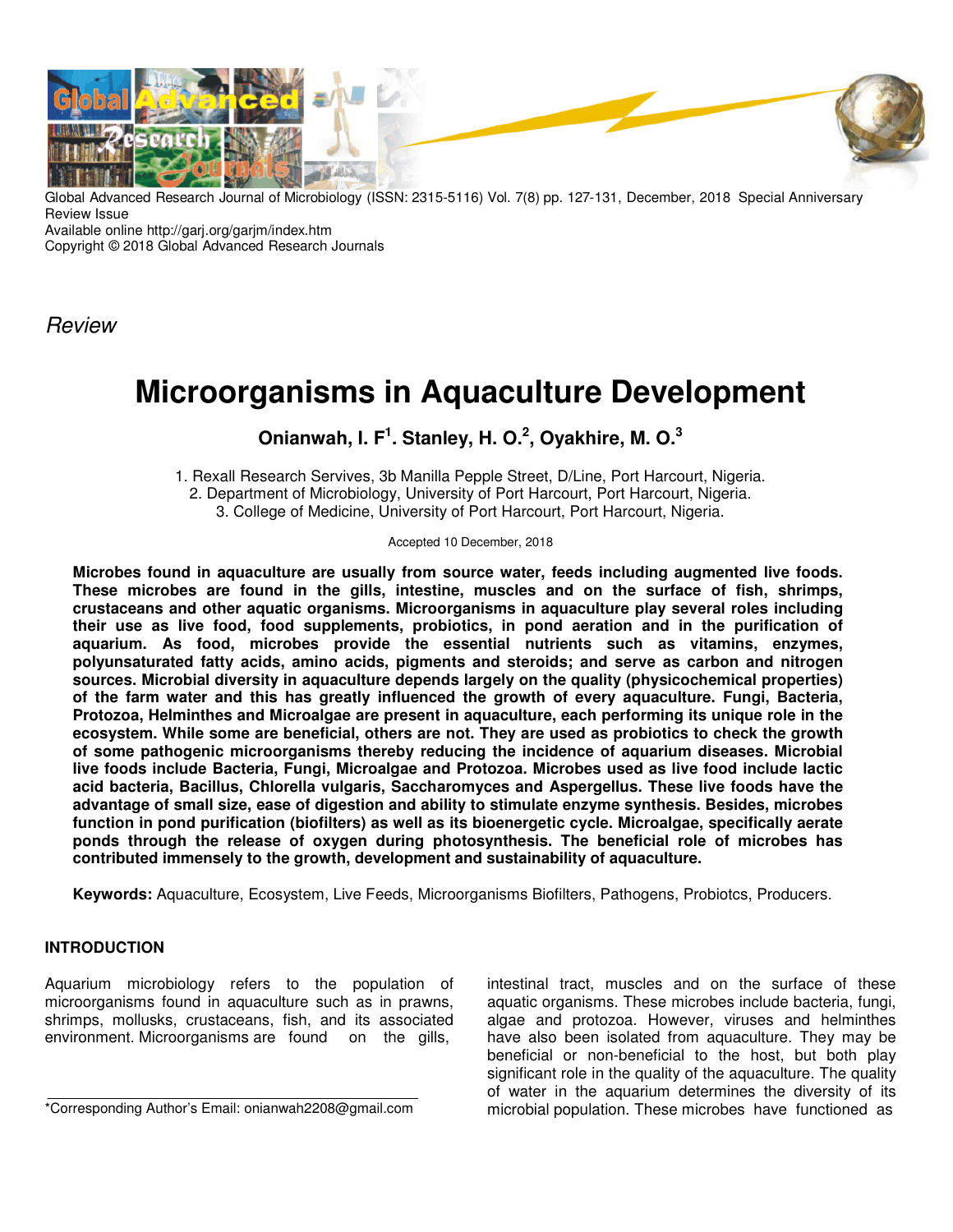live food, probiotics and have helped in improving the quality of the aquarium water. The beneficial functions of microorganisms have contributed immensely to the growth and the development of fish in fish farms. However, some microorganisms are known pathogens and have caused diseases and possible death of their hosts. This paper will be limited to discourse on the important role of microorganisms in a fish farm.

#### **MICROBIAL COMMUNITY ASSOCIATED WITH AQUACULTURE**

Microbial diversity of fish farm depends to a large extent on its water quality. The water quality of a fish farm is determined by its physicochemical and biological properties. This is because water as home of most edible aquatic foods has not been given adequate attention until recently when the effects on aquatic foods started being noticed. (Ehiagbonare and Ogundiran 2010), stated that good water quality enhances optimal growth of aquatic organisms. Poor water quality is associated with heavy microbial load which consequently affect its microbial population and consequently the physic-chemical properties of the aquarium. Productivity, therefore, depends on the Physico-chemical characteristics of the farm's water body (Huct 1986). Some pathogenic Bacteria, helminthes and protozoa have been isolated from the gut of fresh water fish and crustaceans (Rappert and Müller 2005). According to (Robertson et al., 2000). Carnobacteria, Lactobacillus, Leuconostoc, Streptococcus, Lactococcus and Vagococcus have been isolated from fish and fish farm wastewater. Besides, diatoms (chlorella, Chaetoceros and Skeletonema) and yeasts genera (Candida albicans, Cryptococcus neoformans, Saccharomyces, e.t.c) are found in fish pond.

The sources of contamination are usually the aquatic environment, fish feeds used and the pond sediment; usually influence the microbial population of the aquatic organisms. Contamination of aquatic species may be from the environment become closely associated with and even colonizing the external surfaces (Sakata et al., 1980; Sakata et al., 1981). They may, also, be accumulation of the organisms at sites of damage (Sakata et al., 1980), such as missing scales or abrasions in fish (Sakata et al., 1981). The organisms may enter the mouth with water (Olafsen 2001) or food and pass through to the digestive tract (Sakata et al., 1981; Austin and Austin 2007).

#### **MICROBIAL AQUACULTURE LIVE FOOD**

These include bacteria, algae, and fungi.. These organisms have good nutritional value required for growth in aquaculture. They contain essential amino acids, protein and polysaccharides (Wang 2007). Bacteria is a rich source of exogenous enzymes, bacteria also helps in

digestion and absorption process in the gut of aquaculture species According to (Wang 2007), and (Austin and Austin 2007), bacteria can be established in the gut of fish through food or through live food enrichment. Besides the use of bacteria, yeasts and microalgae have also been used as food supplements. Yeast can be directly used as a primary food source as a feed for zooplankton (Yamasaki and Hirata 1990), used in aquaculture.

Bacteria, yeasts and algae are important ingredients in artificial fish diets. The use of these microorganisms in aquaculture is not only because of its nutritional value but also small size for easy uptake at early stages of various aquatic animals. According to (Maruyama et al., 1997), micro algae serve as an essential food source for all stages of marine mollusks (clams, oysters, scallops), gastropods (abalone, conch), fish larvae (cod, halibut, tilapia) and shrimps (Penaeus sp). They can be fed to live food organisms (rotifers, copepods, cladocerans, brine shrimp etc.) (Maruyama et al., 1997).

Yeast can be directly used as a primary food source for many larvae but it is mainly used as a feed for zooplankton which is grown for use in larviculture. It is an important ingredient in artificial larval diets. Yeast has also been evaluated as supplement or replacement for algae in the feeding of post larval penaeid shrimps.

Being a rich source of exogenous enzymes, bacteria also helps in digestion and absorption process in the gut of larvae or food organisms by breaking down the larger particles into smaller ones.

Like bacteria, fungi and yeasts, microalgae in aquaculture both as feed and in nutrient cycle. Algae of major interest are chlorophyll bearing unicellular or multicellular plants. The multi-cellular groups exist in colonial or filamentous forms. The green algae serve as initial food producers and the first link in the aquatic food chain, both in freshwater and marine ecosystems. Mass culture of unicellular algae has becoming quite popular for aquaculture development (Brown et al., 1997).

The nutritional value of any algal species for a particular organism depends on its cell size, digestibility, production of toxic compounds, and biochemical composition (Brown et al., 1997). When cultured through to stationary phase, the proximate composition of microalgae can change significantly (Harrison et al., 1990). Polyunsaturated fatty acids derived from microalgae are known to be essential for various larvae (Sargent et al., 1997). There is variation in composition of vitamins between microalgae. Ascorbic acid shows the greatest variation, i.e. 1 to 16 mg g-1 dry weight (Brown and Miller 1992).

Microalgae are utilized as live feed for all growth stages in aquaculture food chains (Ferrari et al., 1993). Microalgae have an important role in aquaculture as a means of enriching zooplankton for feeding fish and other larvae and also help to aerate the pond. In addition to providing protein (essential amino acids) and energy, they provide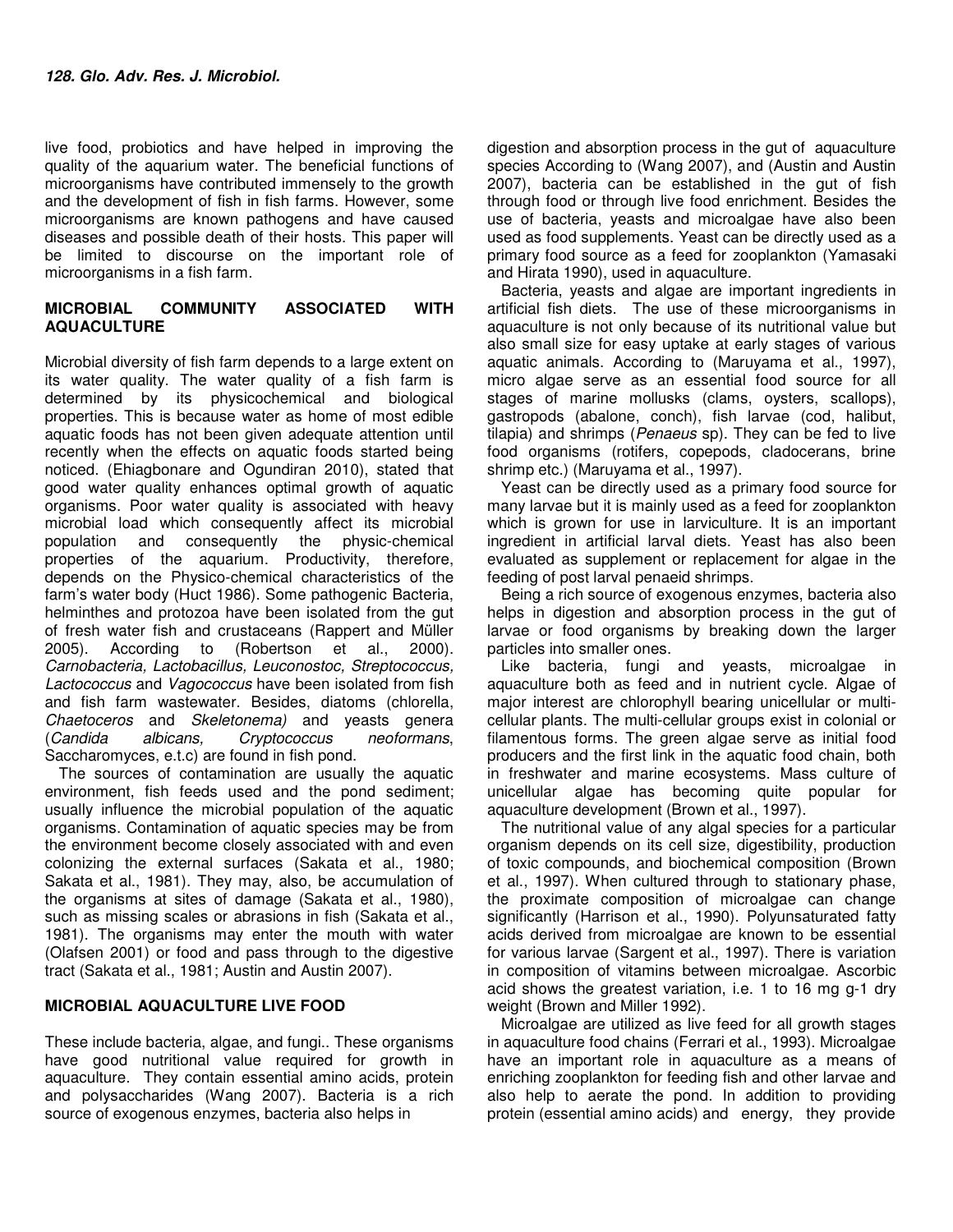other key nutrients such as vitamins, essential polyunsaturated fatty acids (PUFA), pigments and sterols, which are transferred through the food chain.

#### **MICROBIAL PROBIOTICS/ EFFECTIVE MICROORGANISMS USED IN AQUACULTURE**

Probiotics are Live microorganisms which when administered in adequate amounts confer a health benefit on the host [17]. Lactobacillus and Bifidobacterium genera have recently been used for out-competing pathogenic bacteria species from the gut of most aquaculture species. These microbes act as a barrier to gut pathogens by blocking their attachment to gut binding sites which is the first step of pathogenicity (Rengpipat et al., 1998). It can also play an important role in maintaining immune function. Besides, members of the natural aquatic microflora are effective at inhibiting fish pathogens (Okpokwasili and Alapiki 1990; Bérdy 2005). According to (Rengpipat et al., 1998), it is possible to manipulate the microflora of the developing fish by use of probiotics, i.e., live microbial food supplements, which may colonize the digestive tract for short or prolonged periods (Robertson et al., 2000). According to Robertson et al. (2000), these bacteria genera are mainly lactic acid bacteria. The lactic acid producing microorganisms have the ability to deliver antagonistic properties against undesirable pathogens by inhibiting the growth of such pathogens, competing for substrate and generating a non conducive acid environment (by changing the pH to more acidic values of 4 to 4.5). The antagonistic properties of some lactic acid producing microorganisms are partly due to their ability to produce other metabolites like enzymes, toxins, carbon dioxide, peroxides or antibiotics, also known as bacteriocines (Sakata et al., 1980; Sakata et al., 1981). The use of bacteria as a prophylactic measure is being encouraged in live food production to stabilize and promote aquaculture development through a microbiologically balanced system (Robertson et al., 2000). Probiotic materials have been used as food supplement in fish culture. The fish fed with such probiotics grew well without requiring drugs added (FEPA 1991; Hirata et al., 1998). Today commercial preparations of useful bacteria like Bacillus subtilis, B. polyriyxa, B. negaterium etc. are available in ready to use packs (Vazquez et al., 2005; Olafsen 2001). The species, B. subtilis is used for commercially production of secondary metabolites like antibiotics, enzymes, heterologous proteins, antigens and vaccines Olafsen 2001).

#### **MICROBES IN POND WATER QUALITY ENHANCEMENT**

#### **Microbes as wastewater purifiers in Fish Farm**

According to Ringo et al. (Ringo et al., 1996; Ringo et al., 2001), there are numerous microorganisms that are beneficial to fish by restoring water quality and creating a conducive culture environment. These microbes, strips off nitrogenous substances present in the culture environment thereby improving the water quality. The extracellular enzymes produced by these microorganisms degrade organic accumulated debris from shrimp/fish cultures inducing ponds bioremediation and consequently the prevention of viral and bacterial diseases (Ringo et al., 2001; Sorokulova 2013). The bacteria provide the waste treatment by removing pollutants. Fish's waste (toxic ammonia compounds) excreted into the water and uneaten fish feed particles. This biofilter is the site where beneficial bacteria remove (detoxify) fish excretory products, primarily ammonia (Sorokulova 2013).

#### **Microbial pond Aeration**

Besides toxic ammonia, carbon dioxide concentration takes place in intensive fish production systems. As carbon dioxide increases, the pH of the water decreases, and fish respiration is affected (Gatesoupe 1999; Burgess et al., 2001). Carbon dioxide levels should be maintained at levels less than 30 mg/l for good fish growth (Brown et al., 1997). Some carbon dioxide is beneficial since it reduces pH and mitigates ammonia toxicity. Carbon dioxide removal can be accomplished by the photosynthetic activities of aquatic green algae. These algae utilize carbon dioxide in the synthesis of plant carbohydrate and in turn release oxygen into the aquatic system. The release of oxygen ensures continued aerobic state of the pond and maintains healthy state of fish in the aquarium.

#### **MICROBIAL PATHOGENS OF FISH**

Microorganisms are not only beneficial in aquaculture; there are some with negative impact on fish and other aquarium species. Although this paper is not interested in this group of microbes, there is the need to discuss a few of them. This is because their presence in aquaculture prompts the need for use of probiotics and some other antimicrobial agent due to their ability to cause diseases. As many pathogens naturally occur in aquatic environments, all forms of aquaculture are prone to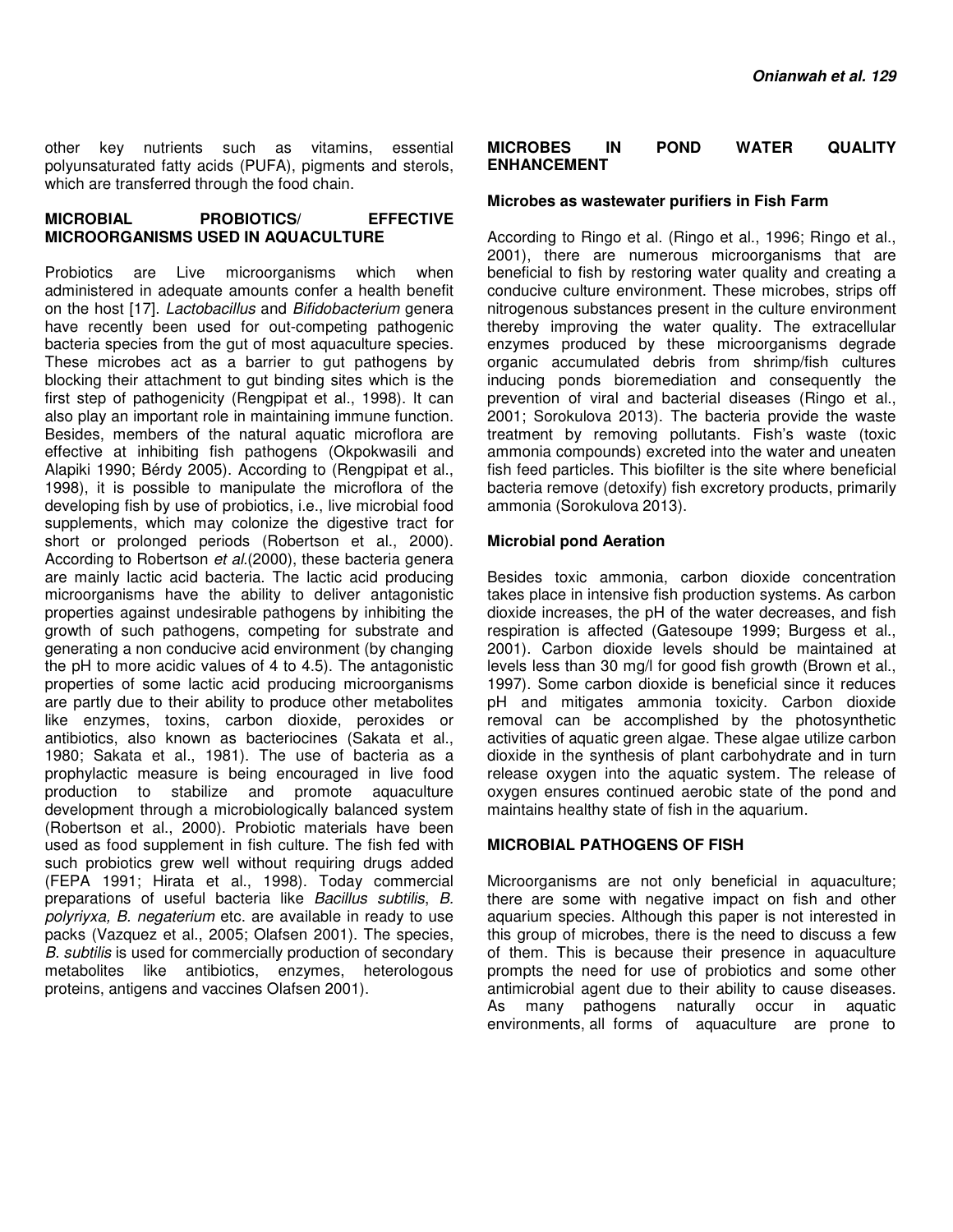disease outbreaks which are largely determined by host susceptibility (Ringo et al., 1996; Ringo et al., 2001). Also, physiological stress contributes to diseases and increase mortality in aquaculture. It leads to decreased disease resistance, impaired reproduction and reduced growth. It could also lead to intestinal microbiota disorders which decrease the level of beneficial micro-organism and thereby giving room to invasion from bacteria disease; a significant cause of mortality in most fish hatcheries (Ringo et al., 2001; Del Rio Rodriguez et al., 1997), and high mortalities especially during transition from the yolk sac to the first feeding stage of development [25,30]. Bacteria, fungi, protozoa and helminthes are known pathogens of fish. Bacteria genera such as Aeromonas, Vibrio, Staphylococcus, Corynobacteria, Pseudomonas, Acinetobacter, Enterobacter, Escherichia, Klebsiella, Proteus, Serratia, and fungal genus Cryptococcus, protozoan( *Ichthyophthirius multifiliis*) and helminthes (Huffmanela huffmani and Clinostomum marginatum) have been incriminated in fresh water fish diseases (Rappert and Müller 2005; Ringo et al., 1996; Del Rio Rodriguez et al., 1997), and are described as common pathogens in fish farm

#### **SUMMARY AND CONCLUSION**

Microorganisms have been used to improve the growth and development of aquaculture business in Nigeria. They are used as food by zooplanktons which in turn serve as food for crustaceans and fish. They also function as food supplements for enzymes, amino acids and vitamins needed for growth and development of these aquatic lives. Microorganisms occupy central position in the bioenergetic cycle in aquaculture. They have been used in degradation of wastes generated by these aquatic organisms, utilizing them as carbon and nitrogen sources, and detoxifying some generated toxic wastes. Consequently, they purify the aquarium wastewater by acting as biofilters. Finally, probiotic activities of microorganisms have earned them good use in aquaculture and this has helped in preventing and controlling aquatic life diseases. Although they have these beneficial qualities, some have also been associated with fish diseases. Since microbes are organic, their use in aquaculture creates a more ecofriendly environment and, therefore, must be encouraged.

#### **REFERENCES**

- Al-Harbbi AH, Uddin MN (2008). Aerobic bacteria flora of common carp (Cyprinus carpio L) cultured in earthen ponds in Saudi Arabia. Journal of Applied Aquaculture. 20(2):108–119.
- Austin B, Austin DA (2007). Bacterial fish pathogens: diseases in farmed and wild fish. Chichester, Ellis Horwood., p364.
- Bérdy J (2005). Bioactive microbial metabolites. J Antibiot (Tokyo) 58: 1- 26.
- Brown MR, Jeffrey SW, Volkman JK, Dunstan GA (1997). Nutritional properties of microalgae for mariculture. Aquaculture, 151: 315-331.
- Brown MR, Miller KA (1992). The ascorbic acid content of eleven species of microalgae used in mariculture. Journal of Applied Phycology, 4: 205-215.
- Burgess JE, Parson S, Stuetz R (2001). Developments in odour control and waste gas treatment biotechnology: a review. Biotechnology Advances **19**: 35–63.
- Del Rio Rodriguez RE, Inglis V, Millar SD (1997). Survival of Escherichia coli in the intestine of fish. Aquacult. Res. **28**, 257-264.
- Ehiagbonare JE, Ogundiran YO (2010). Physico-chemical analysis of fish pond waters in Okada and its environs, Nigeria. African J. Biotech., 9(36), 5922-5928.
- FEPA (1991). Guidelines and Standards for environmental Pollution Control. Fed. Environ. Prot. Agency, 27:.20.
- Ferrari E, Jarnagin AS, Schmidt BF (1993). Commercial production of extracellular enzymes. In: Sonenshein AL, Hoch JA, Losick R (Eds.), Bacillus subtilis and Other Gram-Positive Bacteria. American Society for Microbiology, Washington, DC, pp. 917-937.
- Gatesoupe FJ (1999). The use of probiotics in aquaculture. Aquaculture 180:147-165.
- Harrison PJ, Thompson PA, Calderwood GS (1990). Effects of nutrient and light limitation on the biochemical composition of phytoplankton. Journal of Applied Phycology, 2: 45-56.
- Hirata H, Murata O, Yamada S, Ishitani H, Wachi M (1998). Probiotic culture of the rotifer Brachionus plicatilis. Hydrobiologia, 387/388: 495-498.
- Huct M (1986). Textbook of fish culture 2nd Edn., Fish News Book Ltd., England. Vide Study on the physicochemical properties of water of Mouri River, Khulna Bangladesh, Pak. J. Biol. Sci.,10(5), 710-717.
- Maruyama I, Nakao T, Shigeno I, Ando Y, Hirayama K (1997). Application of unicellular algae Chlorella vulgaris for the mass culture of marine rotifer Brachionus. Hydrobiologia, 358:133-138.
- Okpokwasili GC, Alapiki AM (1990). Bacterial flora associated with a Nigerian freshwater fish culture. J. Aquacult. Trop. 5:87–90.
- Olafsen JA (2001). Interaction between fish larvae and bacteria in marine aquaculture. Aquaculture. 200:223–247.
- Rappert S, Müller R (2005). Microbial degradation of selected odourous substances. Waste Menagement 25: 940–954.
- Rengpipat S, Phianphak W, Piyatiratitivorakul S, Menasvetac P (1998). Effects of a probiotic bacterium on black tiger shrimp Penaeus monodon survival and growth. Aquaculture 167: 301-313.
- Ringo E, Birkbeck TH, Munro PD, Vadstein O, Hjelmeland K (1996). The effect of early exposure to Vibrio pelagius on the aerobic bacterial flora of Scophthalmus maximum (L). Journal of Applied Bacteriology. 81:207-211.
- Ringo E, Lodemel JB, Myklebust R, Kaino T, Mayhew TM, Olsen RE (2001). Epithelium associated bacteria in the gastrointestinal tract of Arctic charr (Salvelinus alpinus L.). An electron microscopical study. J. Appl. Microbiol. 90, 294-300.
- Robertson PAW, O-Dowd C, Burrells C, Williams P, Austin B (2000). Use of Carnobacterium sp. as a probiotic for Atlantic salmon (Salmo salar L.) and rainbow trout (Oncorhynchus mykiss, Walbaum). Aquaculture 185, 235-243.
- Sakata T, Okabayashi J, Kakimoto D (1980). Variations in the intestinal microflora of Tilapia reared in fresh and seawater. Bull. Jpn. Soc. Sci. Fish.46: 313-317.
- Sakata T, Sugita H, Mitsuoka T, Kakimoto D, Kadota H (1981). Microflora in the gastrointestinal tracts of fresh-water fish. 11. Characteristics of obligate anaerobic-bacteria in the intestines of fresh-water fish. Bull. Jpn. Soc. Sci. Fish. 47, 421-427.
- Sargent JR, McEvoy LA, Bell JG (1997). Requirements, presentation and sources of polyunsaturated fatty acids in marine fish larval feeds. Aquaculture, 155: 117-127.
- Sorokulova I (2013). Modern status and perspectives of Bacillus bacteria as probiotics. J Prob Health, 1: 1-5.